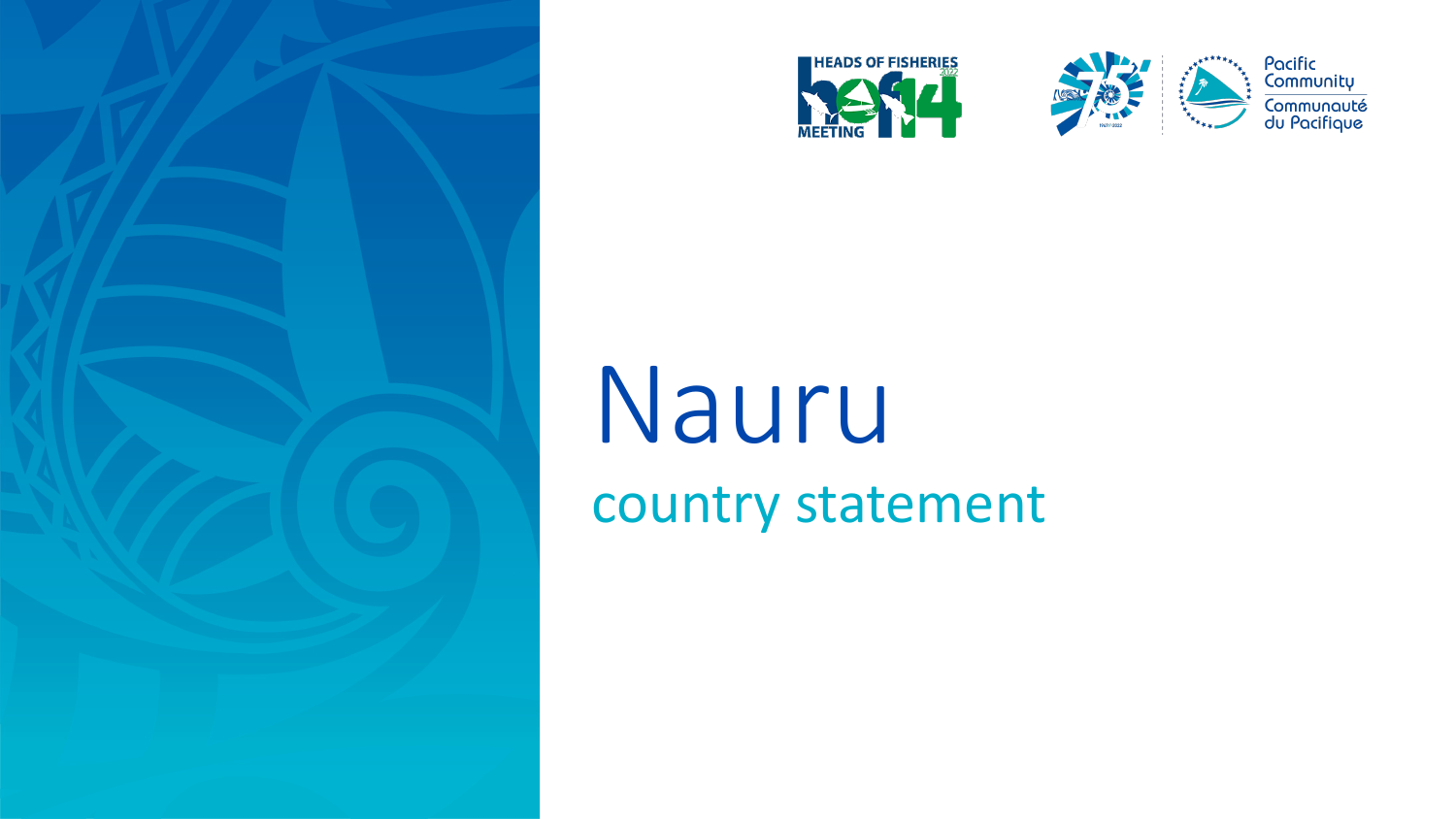

## 1. NEW DEVELOPMENTS

- Work with communities to implement community based fisheries management approach
- Set up milkfish hatchery to secure milkfish fry supply
- Revive/reactivate milkfish farming using best practice standards
- Develop fish feed for milkfish using local materials
- Develop alternatives and supplementary options for food security and livelihoods i.e mariculture and new fisheries
- Mitigation measures to address climate change impact on fisheries and aquaculture
- Improve fisheries data collection through use of E-monitoring
- Strengthen safety at sea for all users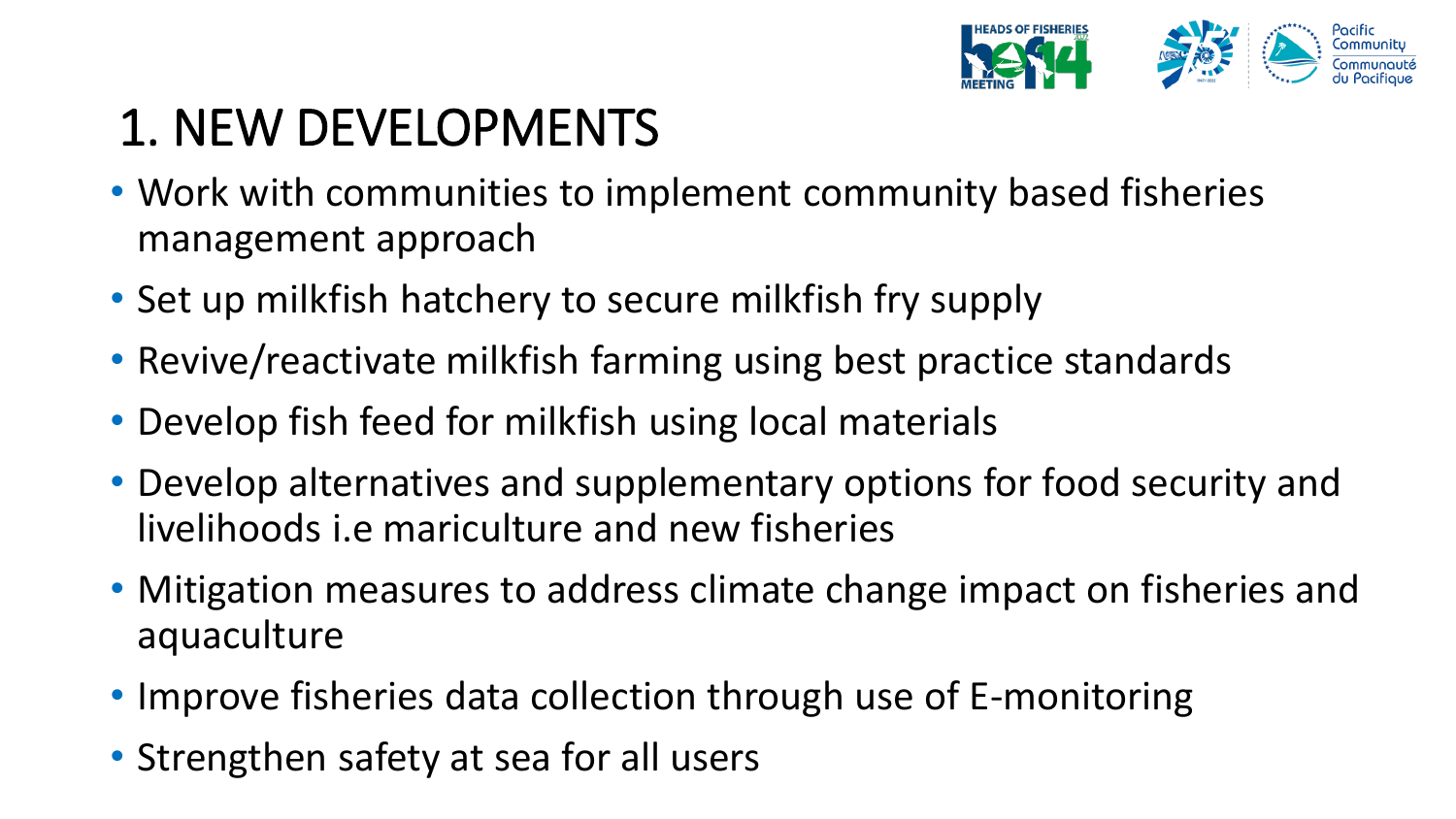

## 2. KEY FISHERIES/AQUACULTURE DECISIONS

- Formal recognition and support for communities as custodians of selected coastal marine areas
- Government investment in a new milkfish hatchery
- Strengthening capacity and support for fisheries MCS both at government and community levels
- Development of an aquaculture biosecurity strategic plan
- Recognizing the extent of the detrimental threats and challenges that climate change impacts will have on efforts to manage fisheries and aquaculture resources
- Legislative support for aquaculture biosecurity and sea safety